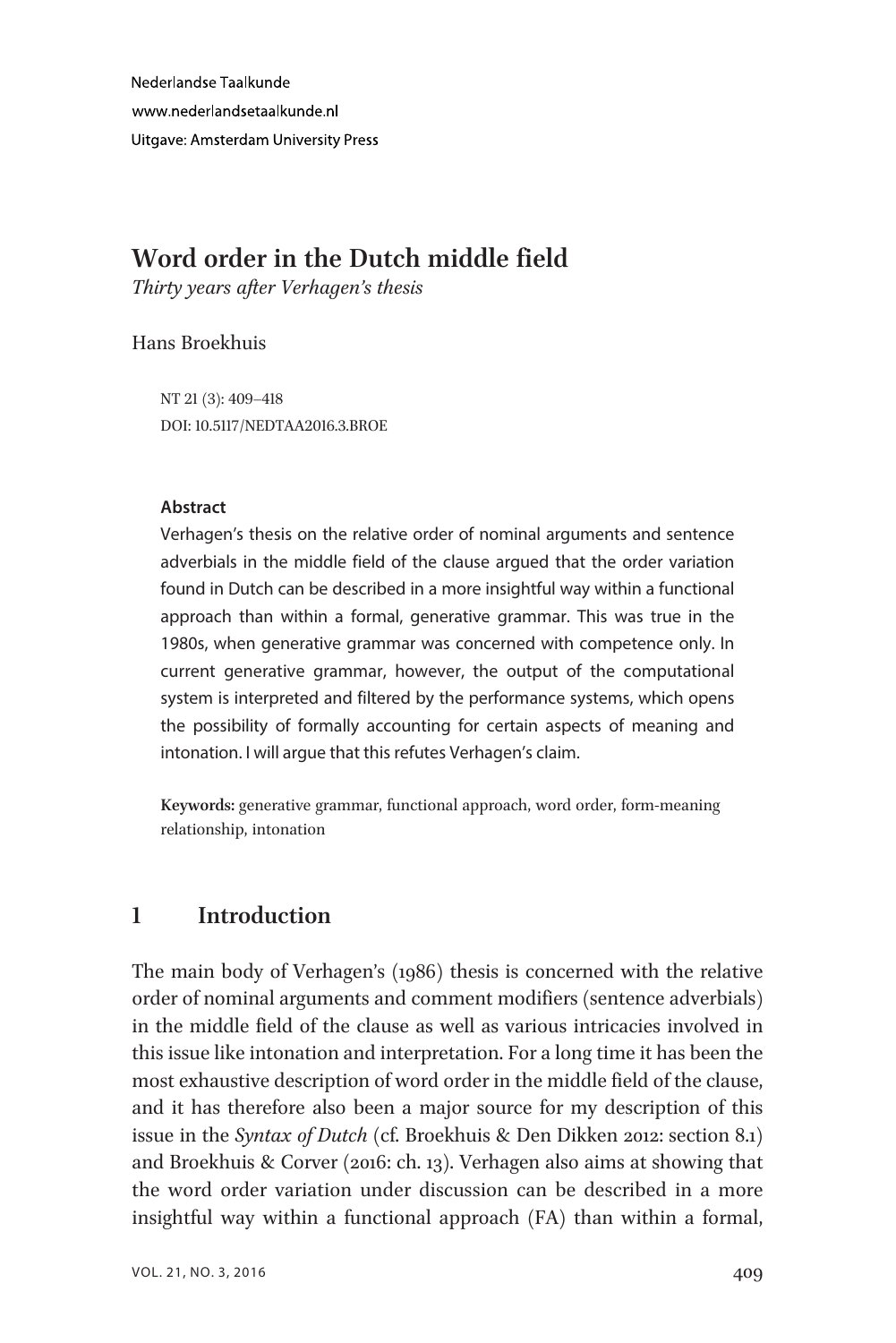generative grammar (GG), and it is this claim that I would like to discuss and refute here.

Kooij (1987) observed that Verhagen's critique on GG was quite modest and mild compared to other attacks in the same period. Verhagen argues that FA and GG both have to deal with the problem that there is gap between the observed facts (language use) and the actual mechanisms underlying the language system; it is consequently impossible to argue in favor of FA on the basis of this. His arguments are therefore 'negative' in nature in the sense that they involve a number of presumed conceptual problems for GG (§2.4). In addition, Verhagen points out several descriptive problems related to the distribution and relative order of sentence adverbials and nominal arguments for the version of GG in the 1980s (§3).

Verhagen contends that a linguist's commitment to FA or GG is ultimately a matter of 'belief' (p. 23) and it therefore does not come as a surprise that his plea for FA has failed to persuade the followers of GG: 'I do not understand why he tries to prove that a formal analysis of sentences with adverbials would not be clarifying or even be desired, and he has not succeeded in that either' (Kooij 1987: 300). Personally, I feel uncomfortable with the idea that the choice for a specific theoretical orientation would be based on belief and, in fact, I find it difficult to see that in the case at hand this is indeed true for Verhagen's choice for FA; my impression is that this choice is rather forced upon him by his focus of interest, the principles underlying actual performance.

# 2 Conceptual arguments against the generative approach

Verhagen's point of departure is that while FA takes the form-meaning relationship to be simple (one-to-one), GG takes it to be complex. He claims that this entails that GG should also consider linguistic competence as complex, which in turn implies that human beings come equipped with a fairly intricate innately given language faculty  $(S_2, S_3)$ . A problem with this position is that Verhagen's use of the notion of simplicity may not coincide with that of the generativists in the 1980s.

One complexity discussed at some length is the postulation of D-structure, S-Structure, Logical Form, and Phonetic Form, the so-called levels of representation (LoRs). These LoRs are claimed to be an essential ingredient of GG while they are not needed in FA: FA is therefore to be preferred as the simpler option. It is questionable, however, that generativists con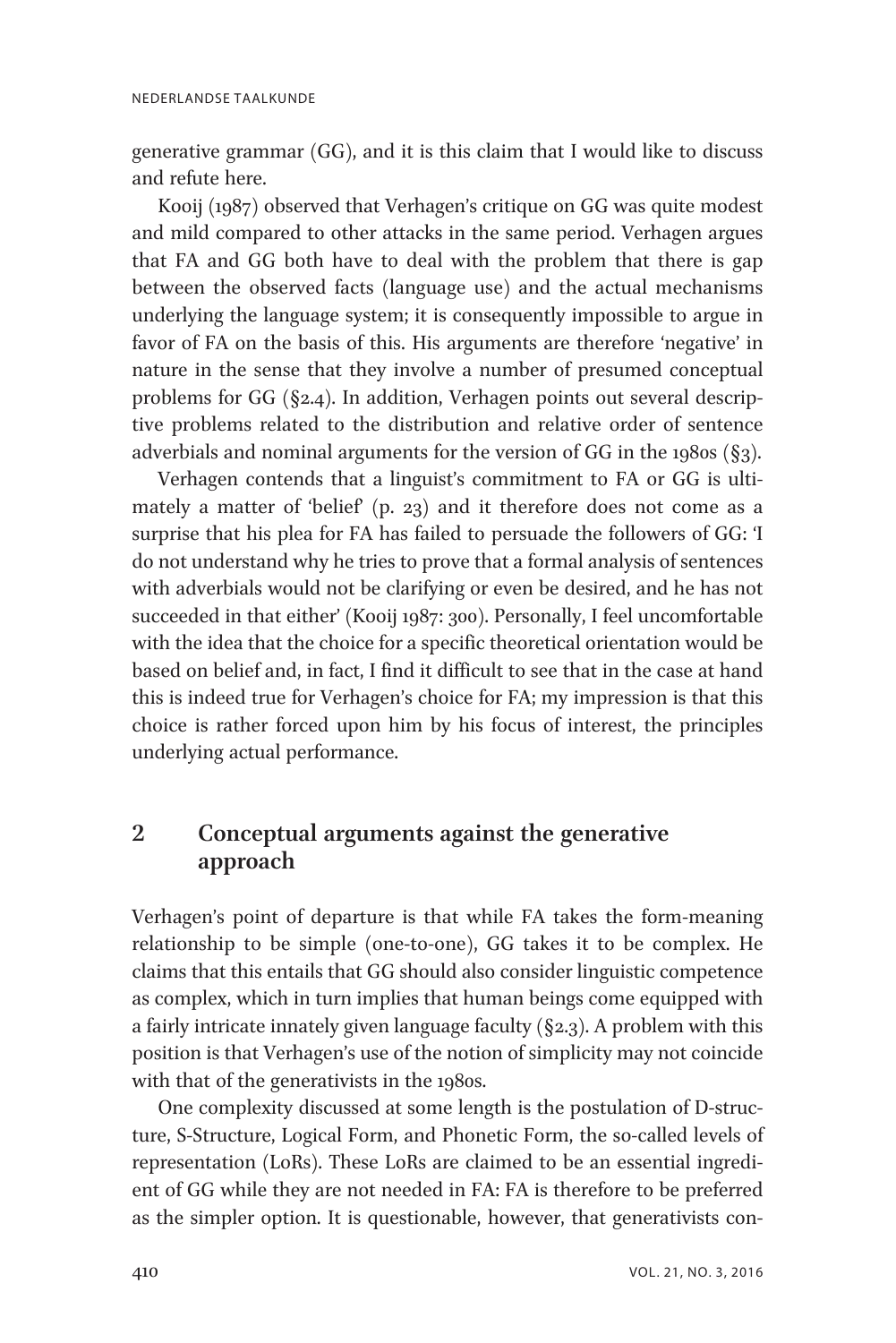strue the postulation of LoRs as a complication of the form-meaning relationship in view of the fact that the LoRs were initially introduced in order to simplify the structural description of sentences and their constituents. It was only later that considerations of meaning entered the picture, as is clear from the fact that it was generally assumed in the mid 1960s that transformations cannot affect meaning (the Katz-Postal hypothesis). The alternative hypothesis that the different LoRs determine specific meaning aspects (Chomsky 1972: ch. 2) essentially got a free ride and does therefore not involve adding complexity to the theory as a whole, but rather exploits possibilities made available by the theory for independent reasons.

By ignoring the original motivation for the postulation of LoRs and by restricting the attention to the form-meaning relationship, Verhagen biases the comparison in favor of FA. Before we can conclude that FA is indeed to be preferred for reasons of simplicity, it should be shown that it also provides a simpler theory of the structural properties of sentences and their constituents.

In retrospect, we can add that Verhagen's claim that the postulation of LoRs is an essential ingredient of generative grammar cannot be upheld: the distinction between D- and S-Structure was abandoned with the introduction of the minimalist program (Chomsky 1993: ch. 3) and the postulation of separate levels of Logical Form and Phonetic Form could be abandoned after the introduction of the notion Agree in Chomsky (2000); the derivation of the sentence now simply results in an output which is fed to the performance (cognitive and phonological) systems of the grammar (perhaps incrementally if phase theory is correct). This elimination of the LoRs is just one of the many substantial simplifications of the 'fairly intricate innately given language faculty' postulated by generative grammar which were proposed over the last 25 years.

Another conceptual problem discussed by Verhagen is related to the tension between explanatory and descriptive adequacy: the more severely restricted a theory is, the more difficult it becomes to account for the observed data. Verhagen suggests that as a result of this tension the descriptive range of GG is becoming continuously smaller and that this makes 'maintaining the pretence of embodying the view on the core of language' increasingly difficult. The generativists from the 1980s may have had problems with this view because the empirical range of generative grammar was vastly extending since Chomsky (1981): many new phenomena received a natural account within the theory, which was furthermore successfully applied to an increasing number of languages. In retrospect, we can add that Verhagen's list of 'phenomena that have been excluded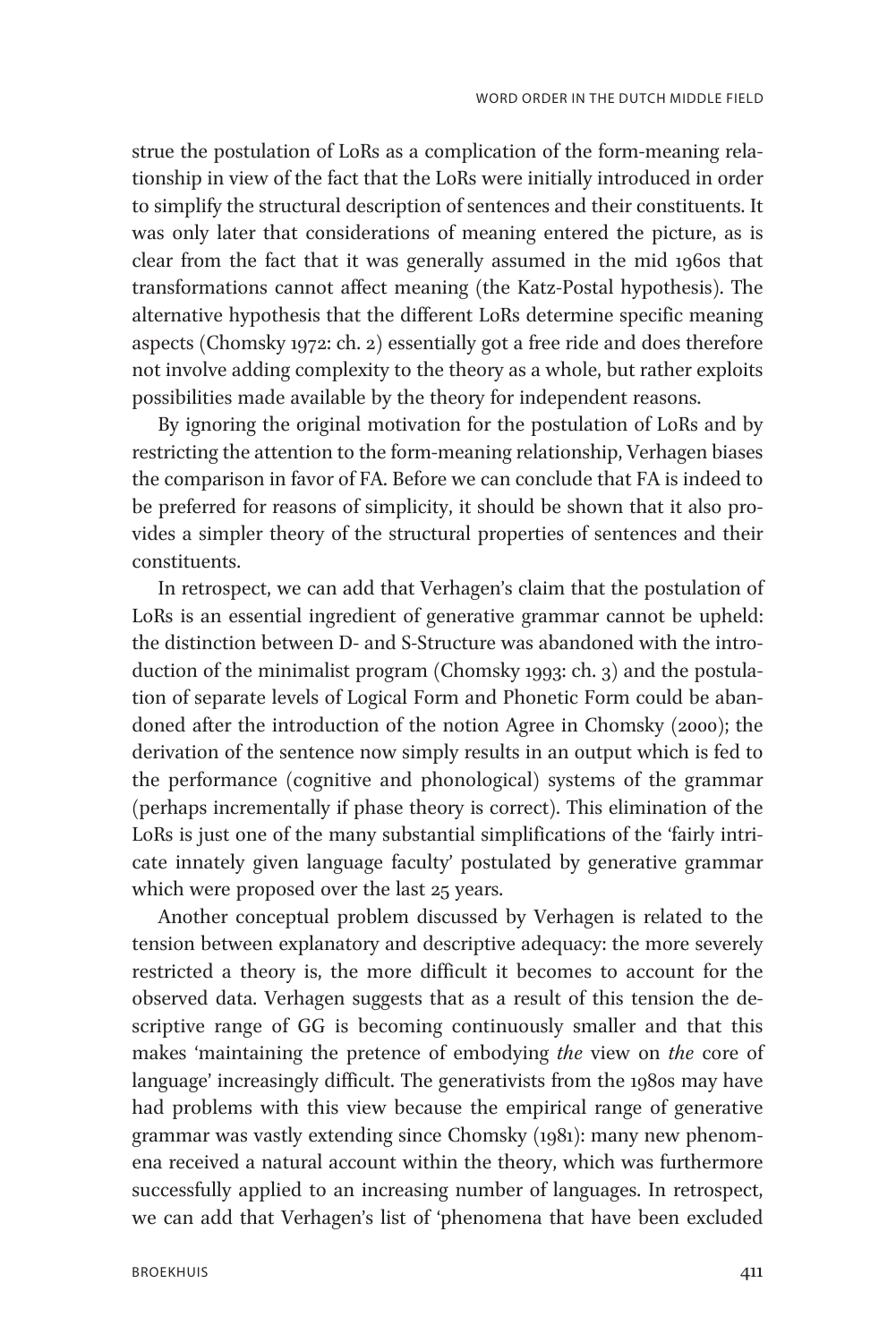from the domain of formal grammar' on page 27 makes little sense either, as these phenomena are all still under investigation within contemporary generative grammar (sometimes under different names).

For reasons of space I unfortunately cannot discuss Verhagen's case study on locality in section 2.4.2 in detail. I do agree with his conclusion that '[a]ll different versions of the theory of conditions are but variants of the same theme: the pursuit of one set of conditions at the same time closing off clauses and noun phrases from most grammatical operations from outside, but not really from all of them' (p. 42), but this should not come as a surprise because the data simply show that this is the basic insight that should be captured. However, the conclusion that 'there is actually no "development" in generative linguistics' reveals a profound misunderstanding of the hypothetical-deductive method employed by GG: insights in the range of grammatical operations for which specific phrases can or should be transparent have changed over the years and this motivated the sequence of hypotheses discussed (which ultimately led to the formulation of so-called phase theory). It is therefore no surprise that Van Riemsdijk & Williams (1986) present the same series of hypotheses as a gradual deepening of our understanding of locality.

## 3 The distribution of adverbials

Section 2 has shown why Verhagen's conceptual arguments against GG (and thus in favor of FA) are not persuasive from the perspective of various generations of generativists. Verhagen (1986: ch. 3) seems more successful in showing that the version of GG from the 1980s had difficulties in describing the type of word order variation found in the examples in  $(1)$ , where the angled brackets indicate alternative placements of the nominal arguments. For space reasons, I will restrict the discussion to cases with monotransitive verbs and simply follow De Haan's (1979) conclusion that the variation results from leftward movement of the arguments.

- (1) a. dat <mijn broer> waarschijnlijk <mijn broer> het boek gekocht heeft. that my brother probably the book bought has
	- b. dat mijn broer <het boek> waarschijnlijk <het boek> gekocht heeft. that my brother the book probably bought has 'that my brother has probably bought the book.'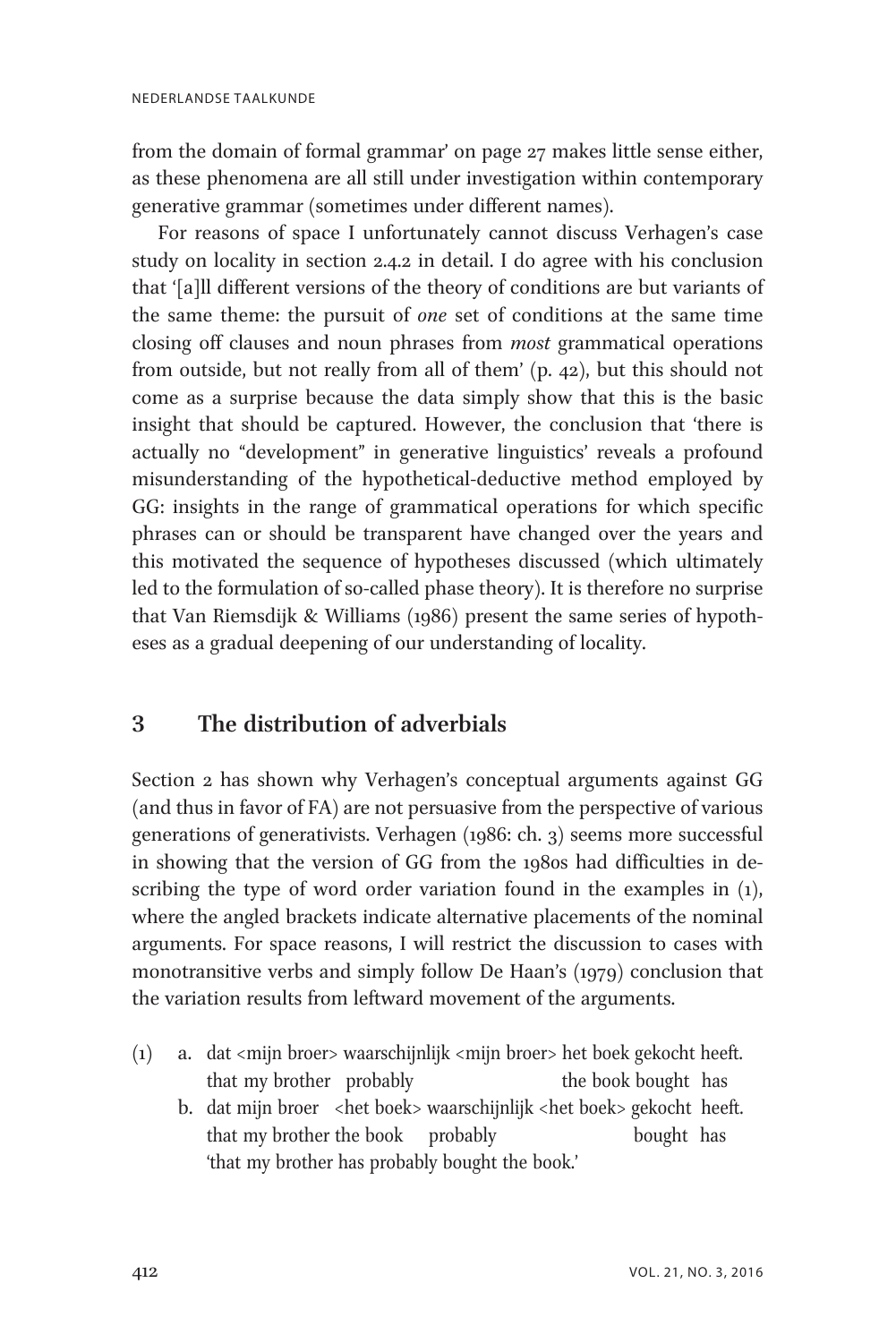I will not review Verhagen's reasons to conclude that 'it is clear that attempts to incorporate into the generative framework an account of the distribution of adverbials and of the effects of this distribution on the interpretation of the sentence systematically run into problems' and that it 'might seem a natural move to exclude the phenomena at hand from the domain of formal grammar' but that 'such a move must still be evaluated as an indication of something fundamentally wrong' (p. 79). I fully agree with the last quote, but I do not see why this would 'indicate the failure of the generative *research program*': instead of giving up hope at such an early stage in the investigation, one should simply continue investigating the possibilities of avoiding the systematically occurring problems. The following subsections sketch a version of GG that seems to cover the core properties discussed in Verhagen's study and thus show that Verhagen's dismissal of the generative research program was highly premature. The presentation is necessarily much simplified but I refer to Broekhuis (2008) for a more detailed and technical discussion.

#### 3.1 The base position of the nominal arguments and adverbials

When Verhagen published his study, the base structure of a Dutch transitive clause was essentially as given in (2), where C stands for the complementizer/verb-second position and I stands for the inflectional features of the finite verb (cf. Chomsky 1986). Predicate adverbials were assumed to be part of the VP while sentence adverbials  $(ADV<sub>S</sub>)$  were assumed to be part of the IP; this is indicated in  $(2)$  for ADV<sub>s</sub> only. This base structure suggests that the word order variation in (1b) is derived by NP-preposing of the direct object across the adverbial waarschijnlijk 'probably'. This proposal leads to problems with two major principles of GG: (i) the base structure in (2) suggests that the word order variation in (1a) follows from rightward movement of the subject, which is forbidden by trace theory because it involves movement of the subject into a structurally lower position; (ii) the leftward movement of the object violates Emonds' (1976) structure-preserving constraint, according to which movement must target a designated pre-existing landing site such as the specifier of CP, which is indicated by dots in  $(2)$ .

(2)  $\left[\begin{matrix} \begin{bmatrix} C & \cdots & \begin{bmatrix} C' & \overline{C} \end{bmatrix} \end{matrix} \begin{bmatrix} \begin{bmatrix} \text{IP} & \text{NP}_{\text{subject}} \end{bmatrix} & \text{IMP}_{\text{subject}} & \text{Null} \end{bmatrix} \end{bmatrix} \begin{bmatrix} \begin{bmatrix} \text{IP} & \text{NP}_{\text{object}} \end{bmatrix} & \begin{bmatrix} \begin{bmatrix} \text{IP} & \text{NP} \end{bmatrix} & \begin{bmatrix} \text{INP}_{\text{object}} & \text{V} \end{bmatrix} & \begin{bmatrix} \begin{bmatrix}$ 

The first problem dissolved when Koopman & Sportiche (1991) argued that the subject is not inserted directly in the specifier of IP, but originates in a lower position, which was later identified as the specifier of VP. The result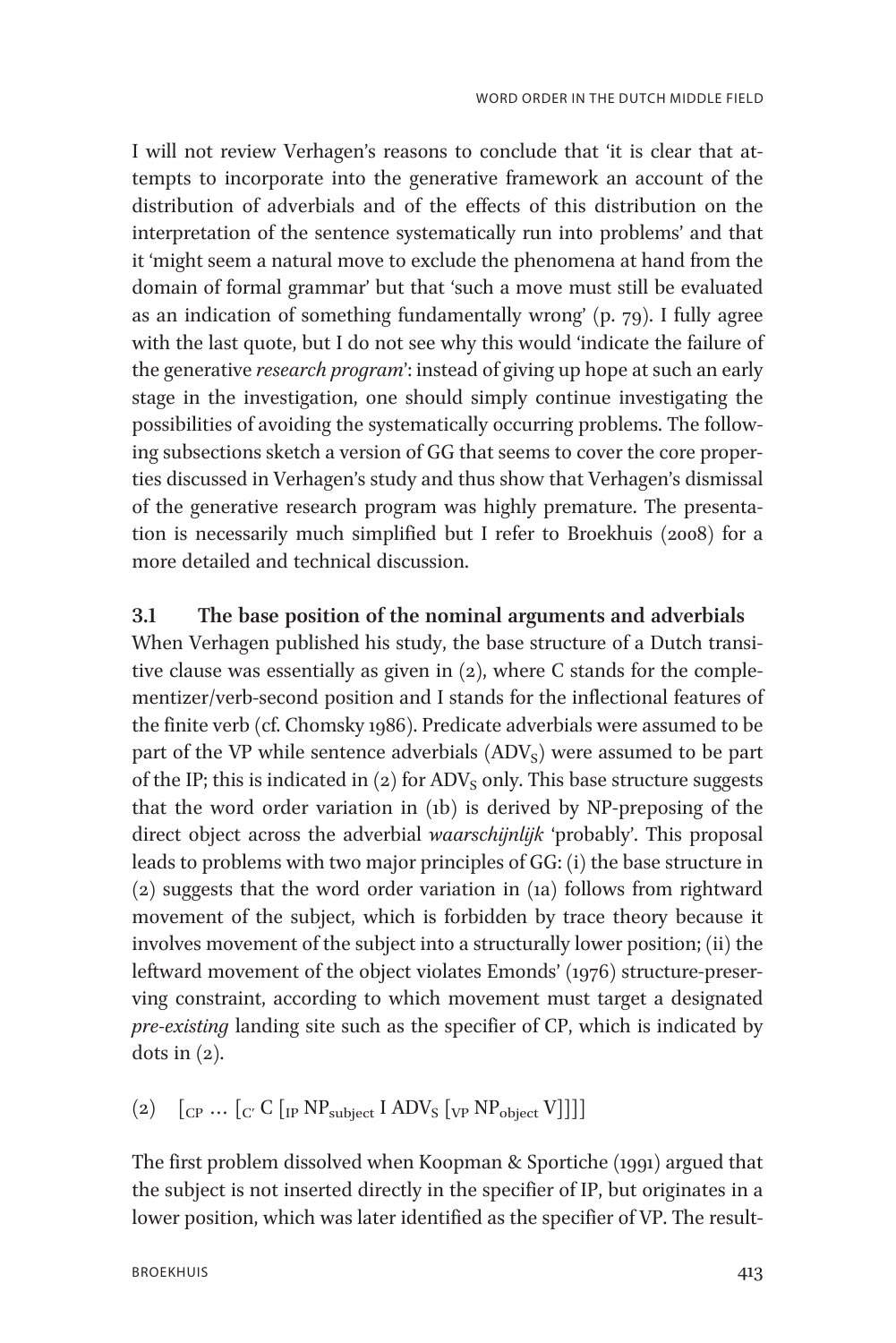ing VP-internal subject hypothesis ultimately led to the idea that a sentence consists of two parts: a lexical domain, which provides the propositional content of the clause in the sense of traditional predicate calculus, and a functional domain, which provides additional information. The inflectional head I, for instance, provides temporal information, while the Chead provides information about illocutionary force. One version of this proposal is given in (3), where V can be seen as a root element and  $\nu$  as an element that provides verbal features (which is taken to enable it to assign accusative case in later minimalist work), and the lexical domain expressing the propositional content consists of  $v$ P. The location of predicate and sentence adverbs now also find a more natural place: predicate adverbials modify predicates, which can be expressed in a natural way by assuming that they are adjoined to VP; sentence adverbials, on the other hand, are modifiers of the full proposition, which can be expressed in a natural way by assuming that they are adjoined to vP. One argument in favor of the resulting structure in (3) is that this enables us to construct the meaning of the proposition in an incremental and compositional fashion along the lines found in type logic.

(3)  $\left[\begin{array}{ccc}C & \cdots & C\end{array}\right]$   $\left[\begin{array}{ccc}C & \cdots & I\end{array}\right]$   $\left[\begin{array}{ccc}V & \cdots & I\end{array}\right]$   $\left[\begin{array}{ccc}V & \cdots & I\end{array}\right]$   $\left[\begin{array}{ccc}V & \cdots & I\end{array}\right]$   $\left[\begin{array}{ccc}V & \cdots & I\end{array}\right]$   $\left[\begin{array}{ccc}V & \cdots & I\end{array}\right]$   $\left[\begin{array}{ccc}V & \cdots & I\end{array}\right]$ 

The word order variation found in (1a) can now be accounted for by assuming that the subject optionally moves into the specifier position of IP (the position where it is assumed to be assigned nominative case); this is in full accordance with trace theory since it involves movement into a structurally higher position. It also partly solves the second problem concerning structure preservation under the assumption (embodied by X-bar theory) that all functional heads are intrinsically endowed with a specifier position that can act as a landing site for an element that is dependent on this functional head (e.g., for agreement, case, etc.).

The structure in (3) still leaves us with the problem that leftward movement of the direct object does not satisfy the structure-preserving constraint, but this was solved by Chomsky's (1991/1993) proposal that nominative and accusative case are both assigned by an Agreement head; the subject NP moves into the specifier of  $AGR<sub>S</sub>P$  and the object NP moves into the specifier position of  $AGR_0P$  in (4); T is the head containing tense features.

(4)  $\left[$  CP ...  $\left[$  C'  $\right]$  (AGRsP ... AGR<sub>S</sub> $\left[$ <sub>TP</sub> ... T $\left[$  AGR<sub>O</sub>P ... AGR<sub>O</sub> $\left[$ <sub>vP</sub> ADV<sub>s</sub> $\left[$ <sub>vP</sub>  $NP_{subject}$   $\nu$  [<sub>VP</sub> NP V]]]]]]]]]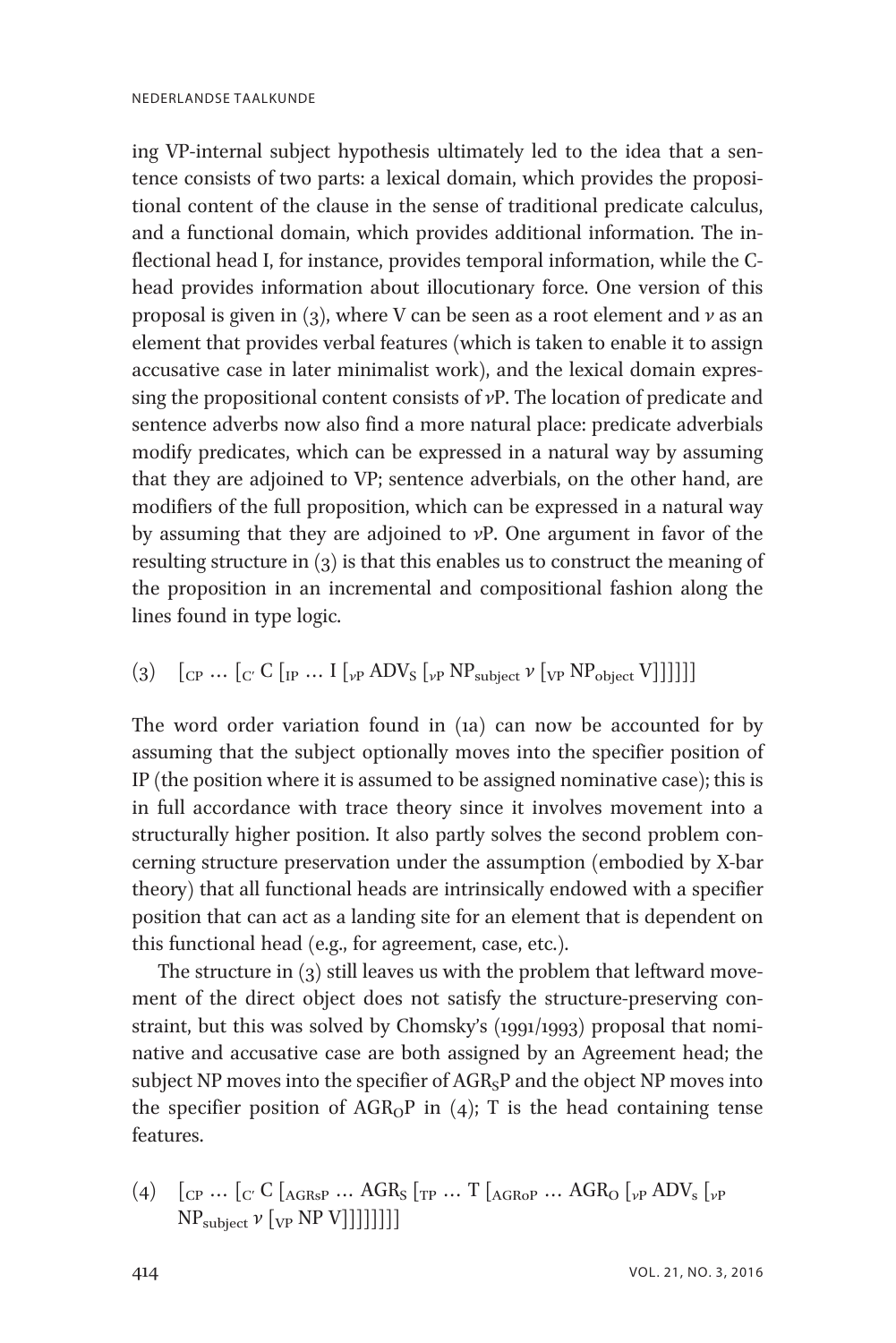On the additional assumption that movement of the subject/object into its case position is essentially optional in Dutch, we now have a natural account for the word order variation found in (1a&b). The structure in  $(4)$ raised many new and intricate questions, which ultimately led to considerable simplification of this structure in later work, but the main finding that subjects and objects cross the sentence adverbial on their way to their designated case positions has remained intact so far. Note that the changes in the structural description of the clause reviewed above were introduced for independent reasons and that our account of the word order variation found in (1) therefore follows from the contemporary version of GG without much ado.

#### 3.2 Intonation and interpretation

Verhagen shows at great length that the relative order of the direct object and the sentence adverbial affects both the (non-contrastive) intonation pattern and the interpretation of the clause; something similar holds for subjects but I will ignore this here for reasons of space. The effect on the intonation patterns is illustrated in  $(5)$  for example (1b), where sentence accent is indicated by underlining.

- (5) a. dat mijn broer waarschijnlijk het boek gekocht heeft. that my brother probably the book bought has
	- b. dat mijn broer het boek waarschijnlijk  $t_i$  gekocht heeft. that my brother the book probably bought has

That leftward movement has the effect of deaccenting the direct object follows immediately from Cinque's (1993) hypothesis that non-contrastive sentence accent is assigned to the most deeply embedded phrase in the clause: if the object occupies its base position within the lexical domain of the clause, as in (5a), it counts as the most deeply embedded phrase and will thus be assigned sentence accent; if the direct object is moved into its case position in the functional domain, it no longer counts as the most deeply embedded phrase and the sentence accent will therefore shift to some other phrase that counts as most deeply embedded phrase in the derived structure, which in our example in  $(5b)$  is the main verb *gekocht* 'bought'.

The interpretative effect follows under the natural assumption that the comment (new information) should be included in the lexical domain of the clause  $(\nu P)$ , which after all expresses the propositional contents of the clause. Movement of the direct object into its case position thus removes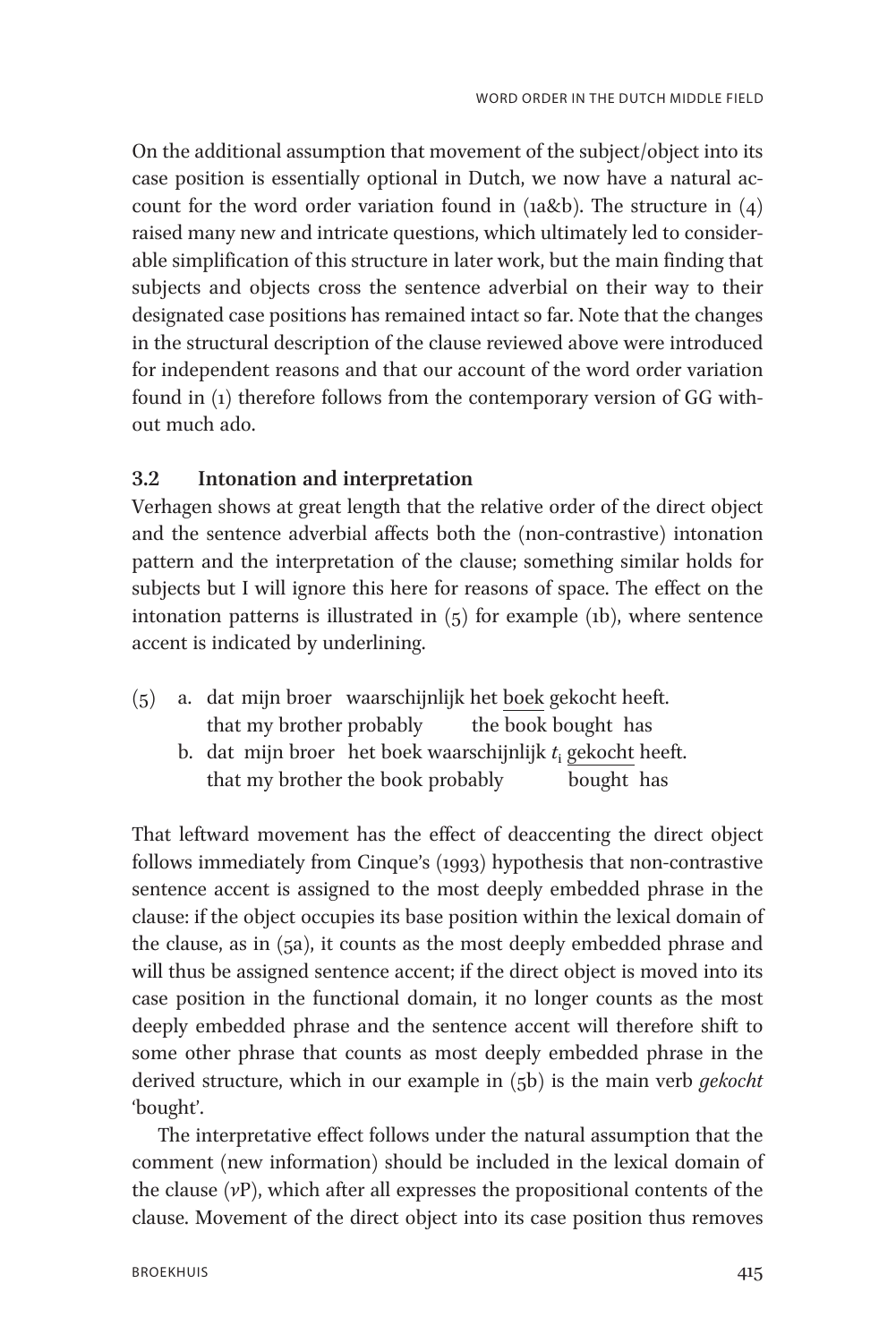the direct object from the comment, as a result of which it must be construed as presuppositional; see Chomsky (2001) and Broekhuis (2008) for two different implementations of this idea.

### 3.3 Delimiting the empirical range of the formal approach

Section 3.2 derived the fact that leftward movement of the direct object in (5b) results in its removal from the comment of the clause. It should, however, be observed that the preferred reading of (5a) is that the object is included in the comment, which does not follow from the proposal so far. I believe that this is a typical example of the problem (common to both FA and GG) that there is gap between the observed facts (language use) and the actual mechanisms underlying the language system.

One way of bridging the gap would be to simply assume that the lexical domain cannot contain non-presuppositional material. This claim is clearly wrong, however, as is clear from the fact that the nominal part of PP-objects can be presuppositional; this is shown by the fact that the PP in (6a) may contain a pronoun. In fact we can go one step further by saying that PP-objects can only be removed from the lexical domain if they are contrastive foci; this is illustrated in (6b) by showing that leftward movement of a PP with a pronoun requires the PP to be contrastively stressed; see Broekhuis & Corver (2016: ch. 13) for detailed discussion.

- (6) a. Jan heeft waarschijnlijk [op hem/'m] gewacht. Jan has probably for him/him waited
	- b. Jan heeft  $[op HEM/*m]$ ; waarschijnlijk  $t_i$  gewacht. Jan has for him/him probably waited 'Jan has probably waited for him.'

So the conclusion should be that while the object in (5b) must be interpreted as familiar information, the object in (5a) can in principle be interpreted as either familiar or new information. Verhagen would probably consider the fact that GG has nothing to say about why the object in (5a) is normally interpreted as new information as a typical deficiency of GG, but it is not because we are arguably dealing here with a pragmatic phenomenon resulting from Grice's (1975) Maxim of Manner, which states that a speaker should avoid ambiguity. If the speaker wants to express that the referent of the direct object is part of the presupposition of the clause, this maxim requires the structure in (5b) to be used, and from this it follows that use of (5a) normally implies that the object is part of the comment. In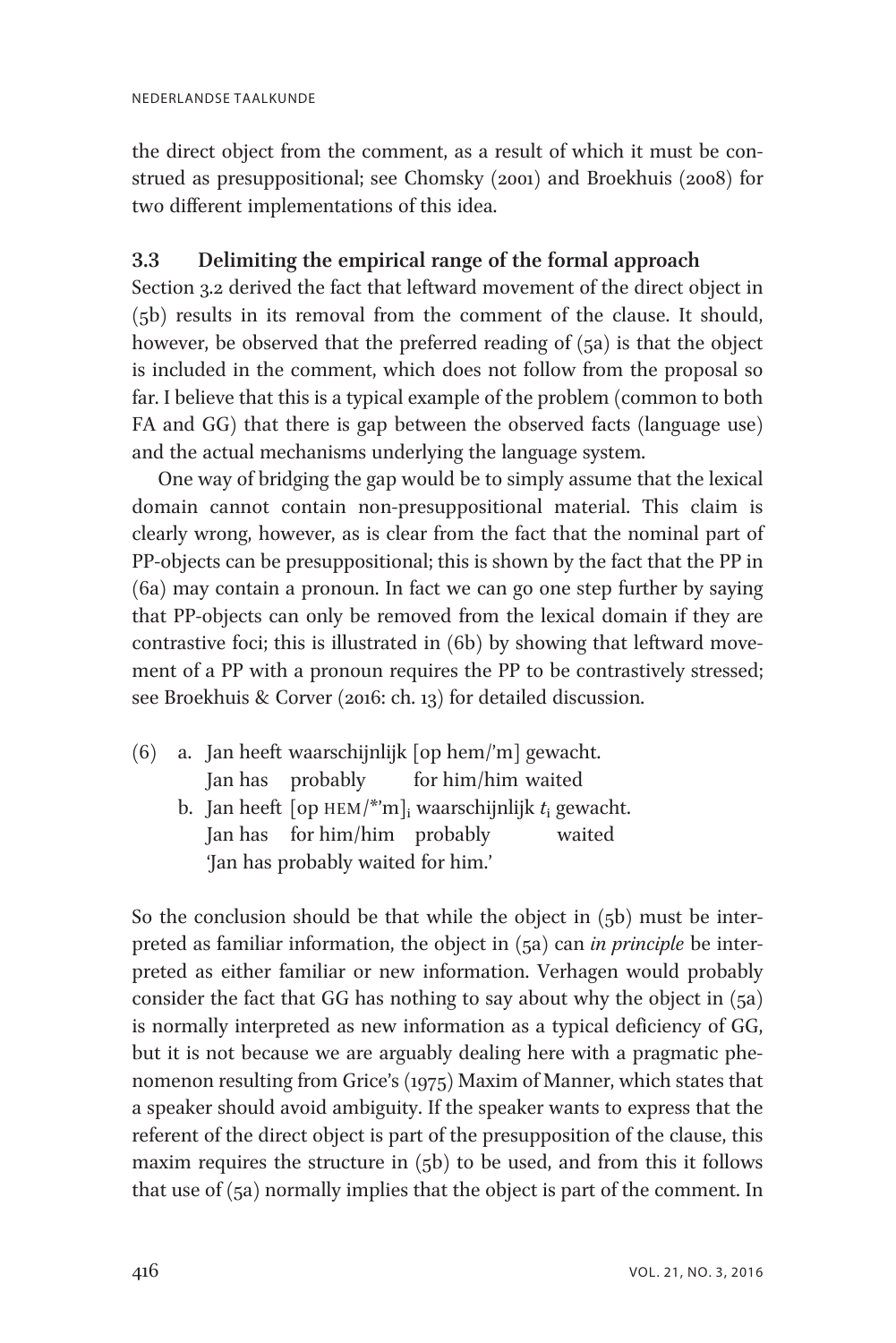short, there is simply no need for GG to provide an account for the more restricted interpretation of (5a) in actual use.

### 4 Conclusion

Verhagen (1986) embraced FA because he was of the opinion that the generative research program is unnecessarily complex. Section 2 argued that he could only underpin this opinion because he one-sidedly focused on form-meaning relationships and completely ignored the structural description of clauses and their constituents. This suggests that Verhagen's rejection of GG is not so much related to his beliefs but rather to his focus of interest: his study is not concerned with clause structure but with the actual use of these structures. Section 3 showed that on hindsight Verhagen was wrong in assuming 'that a formal analysis of sentences with adverbials would not be clarifying or even be desired' (Kooij 1987: 300); at least one generative line of research is able to account for the core data discussed in his work. A clear virtue of this line of research is that it should be applicable to all languages, and the literature so far suggests that this might indeed be true for at least a wider range of Germanic languages; cf. Chomsky (2001) and Broekhuis (2008). This clearly favors GG, as Verhagen candidly admits that his theory can only be applied to languages with a well-defined middle field (p. 199). I further adopted the view that GG is a theory of competence and that certain observed facts should therefore be left to theories about performance; this is not a flaw of the generative research program but one of the prerequisites for making GG a true minimalist theory of form-meaning correspondences.

# References

- Broekhuis, Hans (2008). Derivations and evaluations: object shift in the Germanic languages. Berlin/New York: Mouton de Gruyter.
- Broekhuis, Hans & Norbert Corver (2016). Syntax of Dutch. Verbs and verb phrases, volume 3. Amsterdam: Amsterdam University Press.
- Broekhuis, Hans & Marcel Den Dikken (2012). Syntax of Dutch. Nouns and noun phrases, volume 2. Amsterdam: Amsterdam University Press.
- Chomsky, Noam (1972). Language and mind. New York: Harcourt Brace Jovanovich.
- Chomsky, Noam (1981). Lectures on government and binding. Dordrecht: Foris.
- Chomsky, Noam (1986). Barriers. Cambridge, MA: MIT Press.

Chomsky, Noam (1991). Some notes on economy of derivation and representation. In: Robert